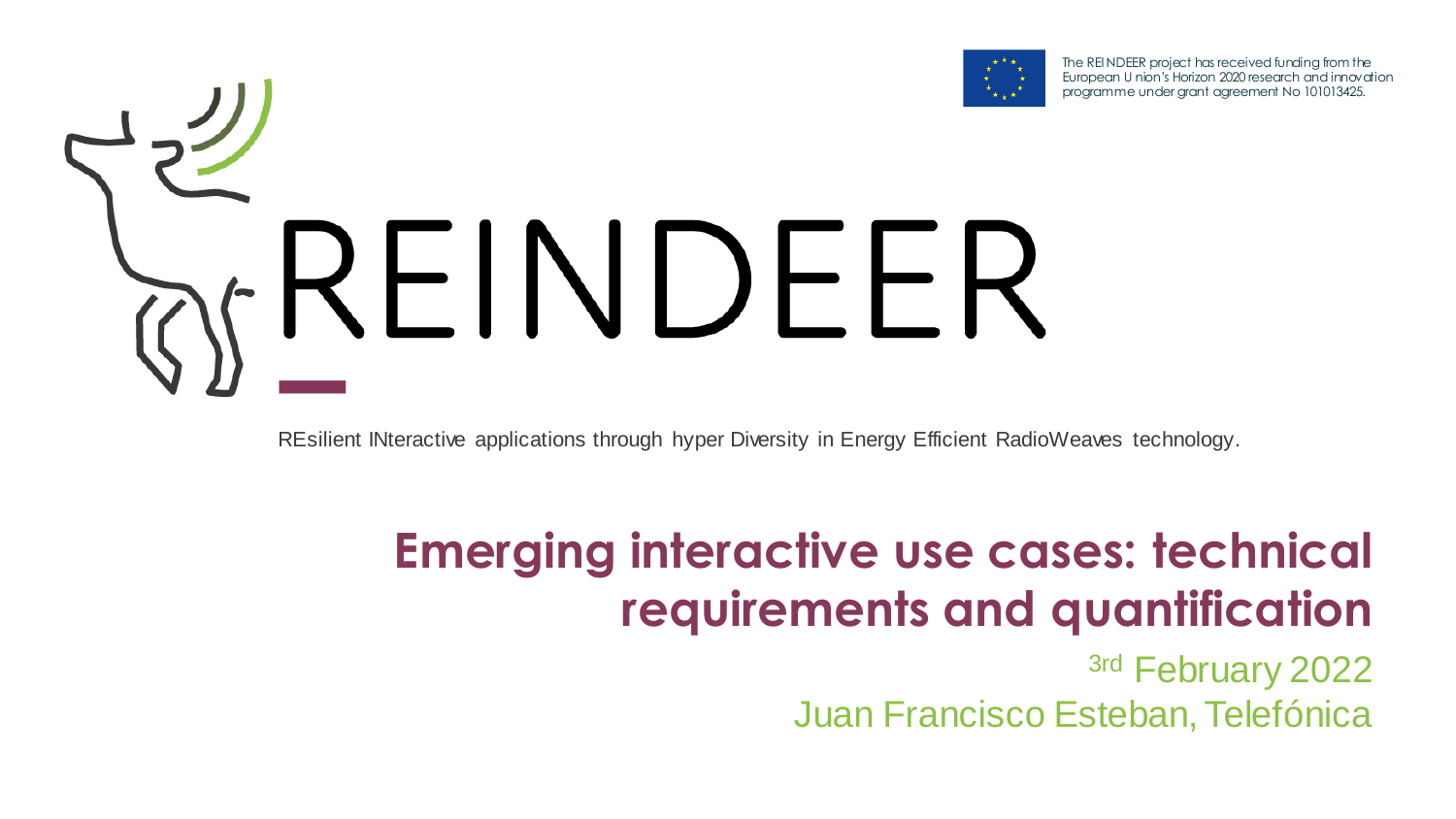#### **REINDEER develops RadioWeaves technology**

- 1. making a clean break from classical cellular topologies, distributing a very high number of antennas, radios and computational resources throughout the environment.
- 2. To overcome performance and energy efficiency bottlenecks.

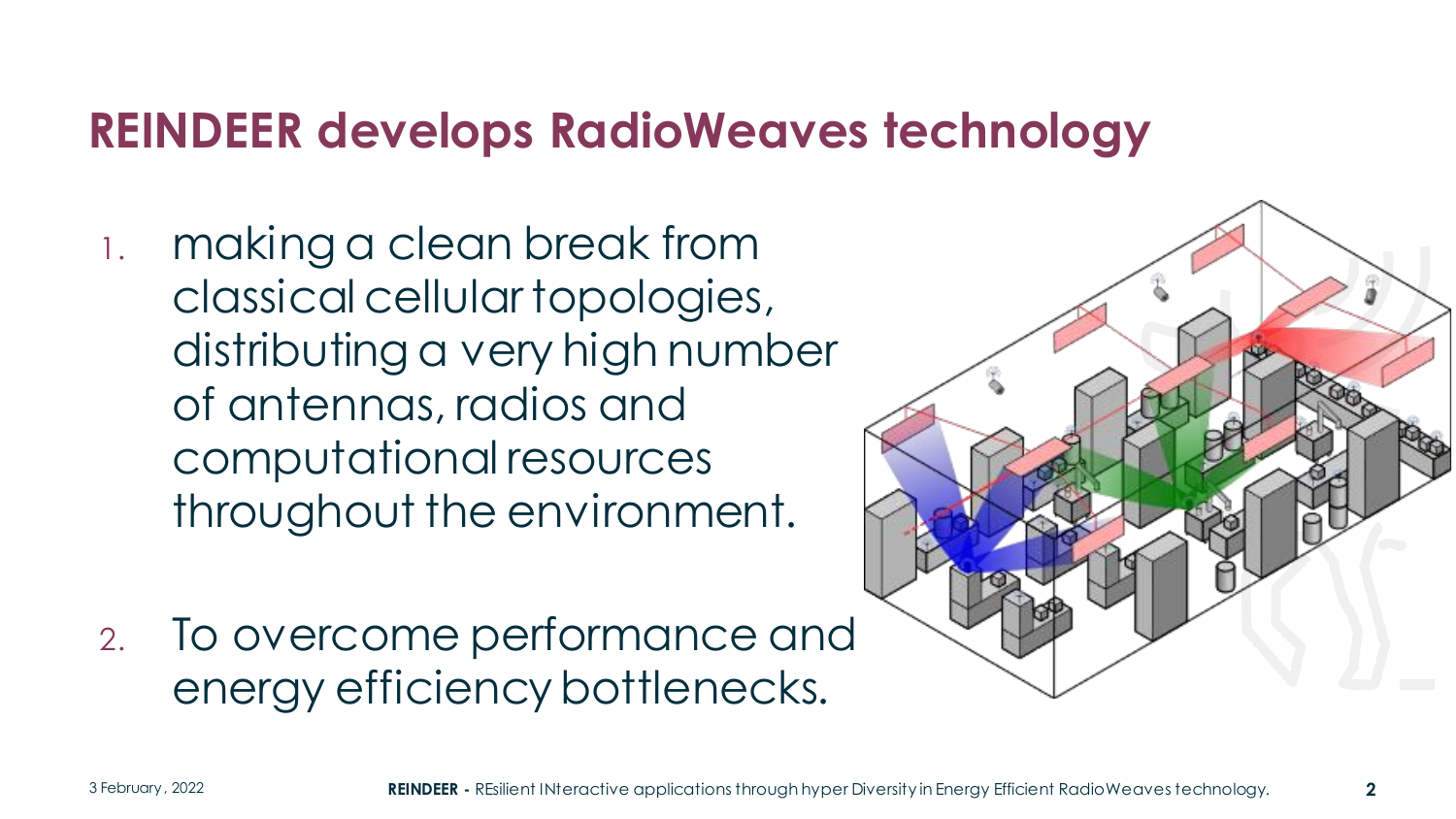#### **Use cases summary**

| <b>Use</b><br>case ID   | Us e case name                                            |  |  |  |  |  |  |  |  |  |  |
|-------------------------|-----------------------------------------------------------|--|--|--|--|--|--|--|--|--|--|
| 1                       | Augmented reality for sport<br>events                     |  |  |  |  |  |  |  |  |  |  |
| $\overline{2}$          | Real-time digital<br>twins<br>in<br>manufacturing         |  |  |  |  |  |  |  |  |  |  |
| $\overline{\mathsf{3}}$ | Patient monitoring with in-body<br>and wearable sensors   |  |  |  |  |  |  |  |  |  |  |
| 4                       | Human and robot co-working                                |  |  |  |  |  |  |  |  |  |  |
| 5                       | Tracking of goods and real-time<br>inventory              |  |  |  |  |  |  |  |  |  |  |
| $\overline{6}$          | <b>Electronic labelling</b>                               |  |  |  |  |  |  |  |  |  |  |
| $\overline{7}$          | for<br>Augmented reality<br>professional applications     |  |  |  |  |  |  |  |  |  |  |
| 8                       | Wander detection and<br>patient<br>finding                |  |  |  |  |  |  |  |  |  |  |
| 9                       | Contact tracing and<br>people<br>tracking in large venues |  |  |  |  |  |  |  |  |  |  |
| $\overline{10}$         | Position tracking of robots and<br>UVs                    |  |  |  |  |  |  |  |  |  |  |
| $1\overline{1}$         | information<br>Location-based<br>transfer                 |  |  |  |  |  |  |  |  |  |  |
| $\overline{12}$         | Virtual reality home gaming                               |  |  |  |  |  |  |  |  |  |  |
| 13                      | Smart home automation                                     |  |  |  |  |  |  |  |  |  |  |

#### **Monitoring and real-time** applications

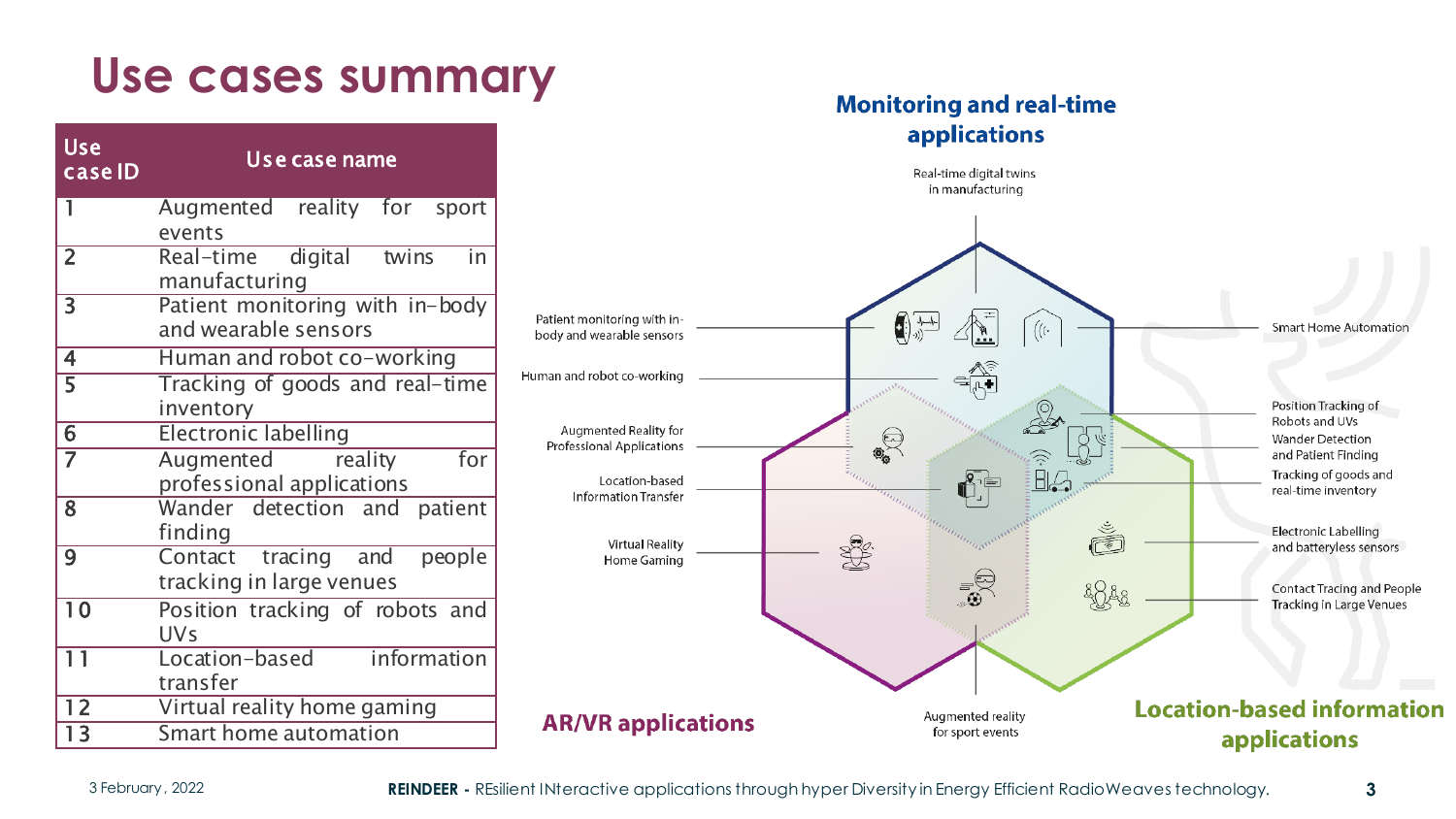#### **Technical requirements**

| <b>Key Performance</b>                                                     | <b>Use Case</b> |                |                    |                          |                           |                |                    |                           |                           |                           |                |                          |             |
|----------------------------------------------------------------------------|-----------------|----------------|--------------------|--------------------------|---------------------------|----------------|--------------------|---------------------------|---------------------------|---------------------------|----------------|--------------------------|-------------|
| <b>Indicator</b>                                                           |                 | $\overline{2}$ | $\overline{3}$     | $\overline{4}$           | 5                         | 6              | $\overline{7}$     | 8                         | 9                         | 10                        | 11             | 12                       | 13          |
| <b>Carrier frequency (GHz)</b>                                             | 2.4<br>$5+$     | 2.4<br>3.8     | 0.9<br>2.4<br>$5+$ | 2.4<br>3.8               | 0.9<br>2.4<br>3.8<br>$5+$ | 2.4<br>$5+$    | 2.4<br>3.8<br>$5+$ | 0.9<br>2.4<br>3.8<br>$5+$ | 0.9<br>2.4<br>3.8<br>$5+$ | 0.9<br>2.4<br>3.8<br>$5+$ | 2.4<br>$5+$    | $5+$                     | 2.4<br>$5+$ |
| Device density (per $m2$ )                                                 | $\overline{2}$  | 100            | $\overline{2}$     |                          | 100                       | 20             | 0.1                | $\overline{2}$            | $\overline{2}$            | 100                       | 10             |                          | 100         |
| <b>Maximum</b><br>$\overline{\text{of}}$<br>number<br>simultaneous devices | 10k             | 1000           | 20                 | 10                       | 50k                       | 10k            | 10                 | 50                        | 10k                       | 500                       | 100            | $\overline{2}$           | 10k         |
| <b>User</b><br>experience<br>data<br>rate (Mbps)                           | 5               |                |                    | 5                        | $<$ ]                     | << 1           | 45/<br>3000        | $<$ ]                     |                           | 10                        | 10             | 150                      | 0.5         |
| traffic<br><b>Dominant</b><br>direction                                    | <b>DL</b>       | <b>Both</b>    | UL                 | Both                     | UL                        | <b>DL</b>      | <b>DL</b>          | UL                        | UL                        | UL                        | <b>DL</b>      | <b>DL</b>                | UL          |
| Mobility (m/s)                                                             | 10              | 10             |                    | $\mathbf{0}$             | 10                        | $\overline{2}$ | $\overline{2}$     | $\overline{7}$            | $\overline{2}$            | 10                        | $\overline{2}$ | $\overline{2}$           | $\mathbf 0$ |
| Positioning Accuracy (m)                                                   | 0.5             | 0.1            |                    | $\overline{\phantom{m}}$ | 0.1                       | 0.5            | 0.1                |                           |                           | 0.1                       | 0.5            | 0.1                      | 0.1         |
| <b>Reliability (packet loss)</b>                                           | $10^{-3}$       | $10^{-5}$      | $10^{-4}$          | $10^{-5}$                | $10^{-3}$                 | $10^{-5}$      | $10^{-2}$          | $10^{-3}$                 | $10^{-3}$                 | $10^{-6}$                 | $10^{-2}$      | $10^{-2}$                | $10^{-2}$   |
| <b>End to end latency (ms)</b>                                             | 20              | 1              | 200                | 1                        | 100                       | 1000           | 10                 | 1000                      | 1000                      | 10                        | 1000           | 10                       | 100         |
| Traffic volume<br>density<br>(Mbps/m <sup>2</sup> )                        | 10              | 20             | 10                 | 5                        | $<$ 100 $\,$              | < 0.1          | 4.5                | $<$ ]                     | $\overline{2}$            | 50                        | 50             | 50                       | 0.1         |
| Power density (mW/m <sup>2</sup> )                                         |                 |                | $<$ 1              |                          |                           | 0.25           | >10                | 0.1                       | 0.1                       |                           |                | $\overline{\phantom{0}}$ | 0.25        |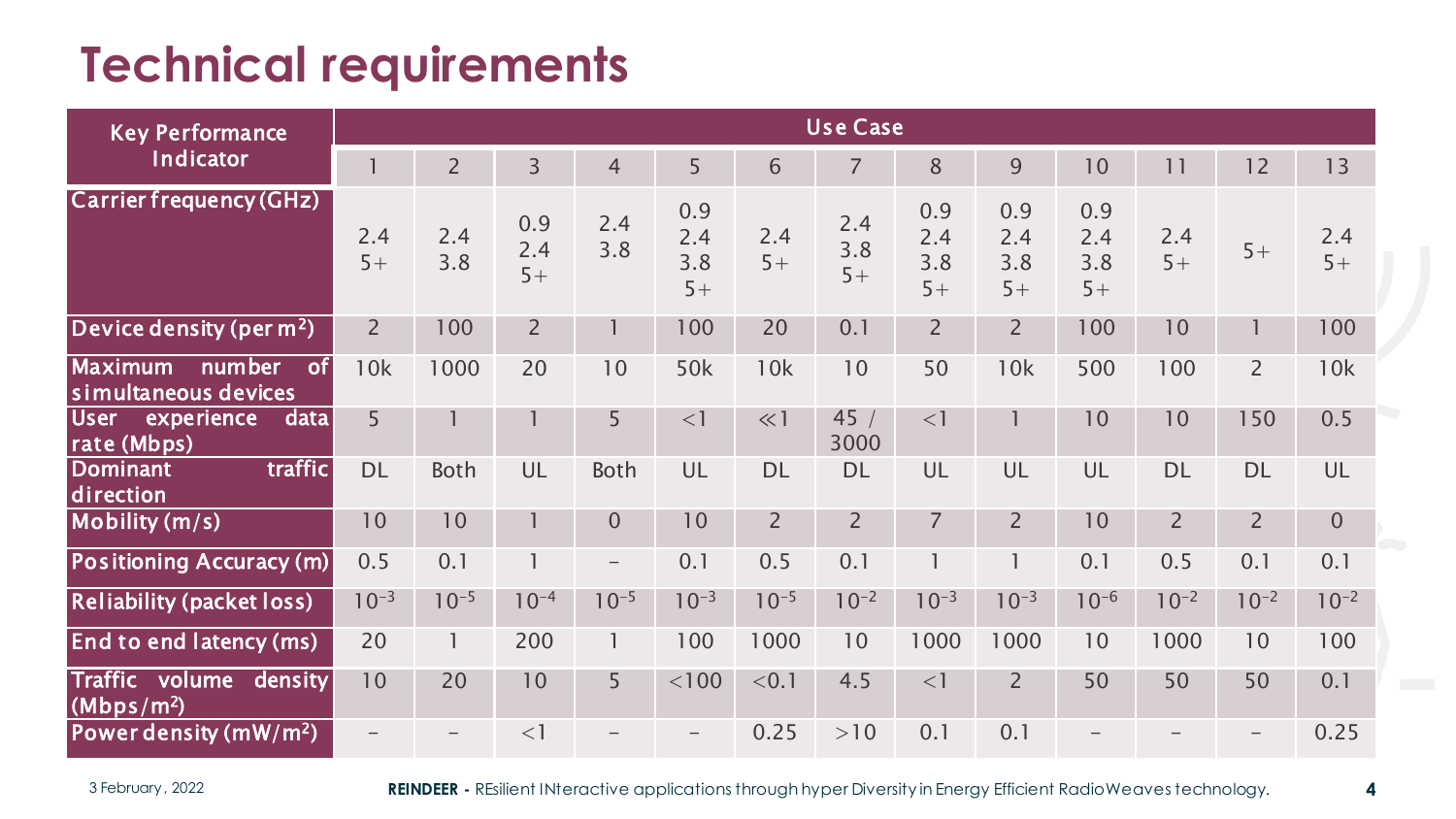#### **Latency vs traffic volume density**

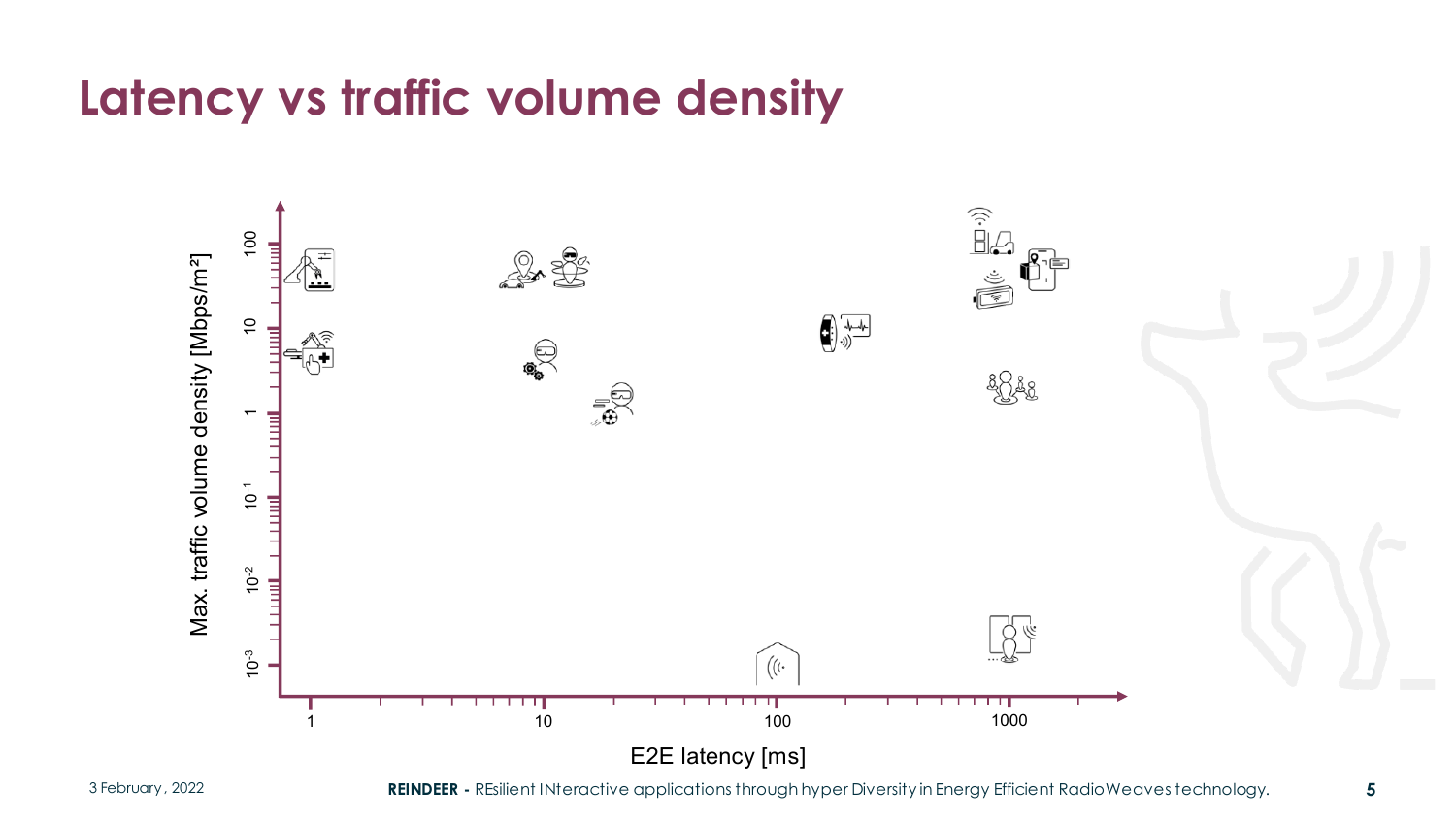# **Challenges clasification**

- Cluster 1: Augmented and virtual reality
- Cluster 2: Robots and industrial systems
- Cluster 3: Massive positioning and sensing
- Cluster 4: Tracking and location based services



3 February, 2022 **REINDEER -** REsilient INteractive applications through hyper Diversity in Energy Efficient RadioWeaves technology. **6**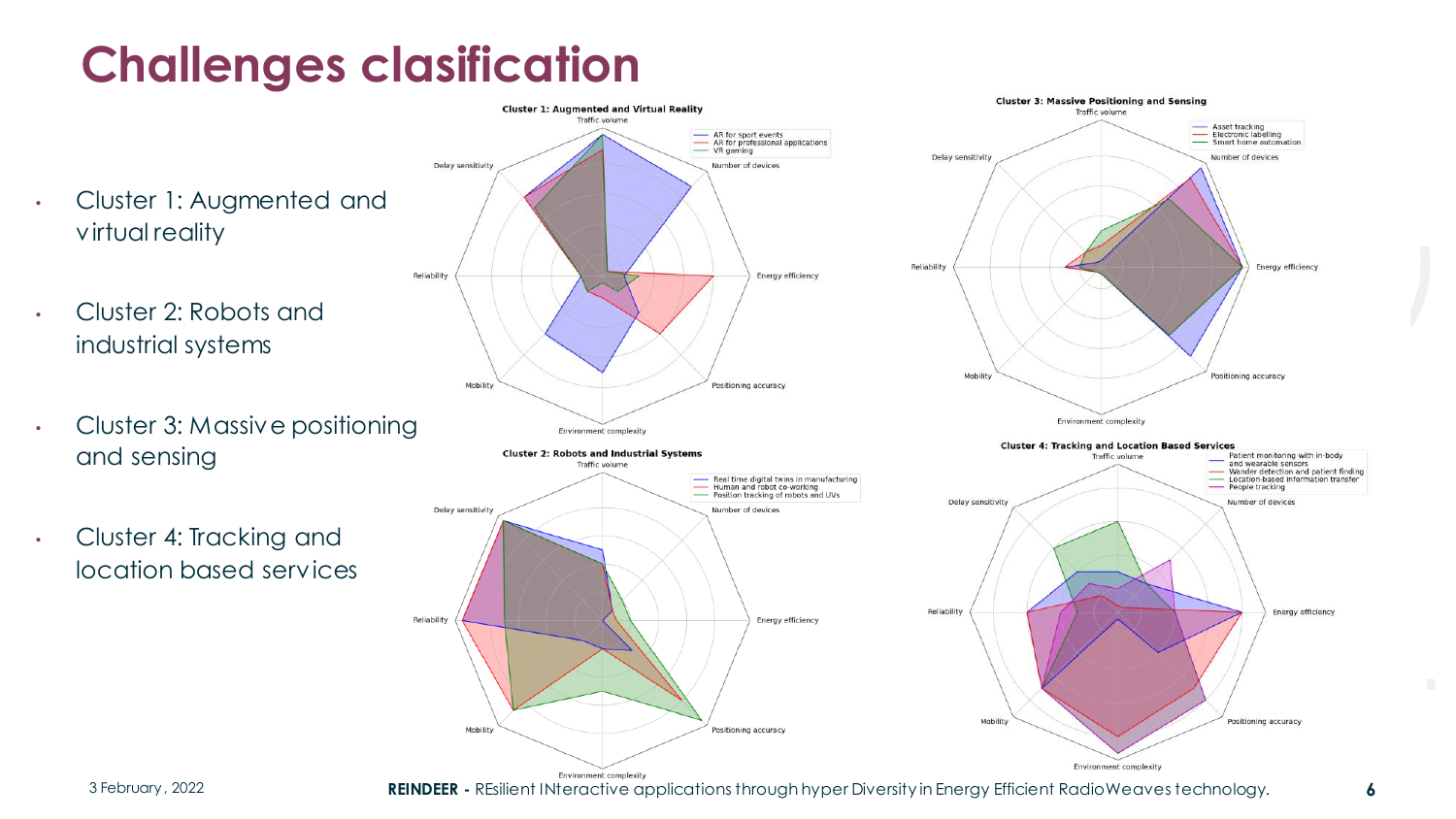# **Novel System services**

- Federated learning
- Environment mapping
- Localisation and tracking
- Edge processing and storage

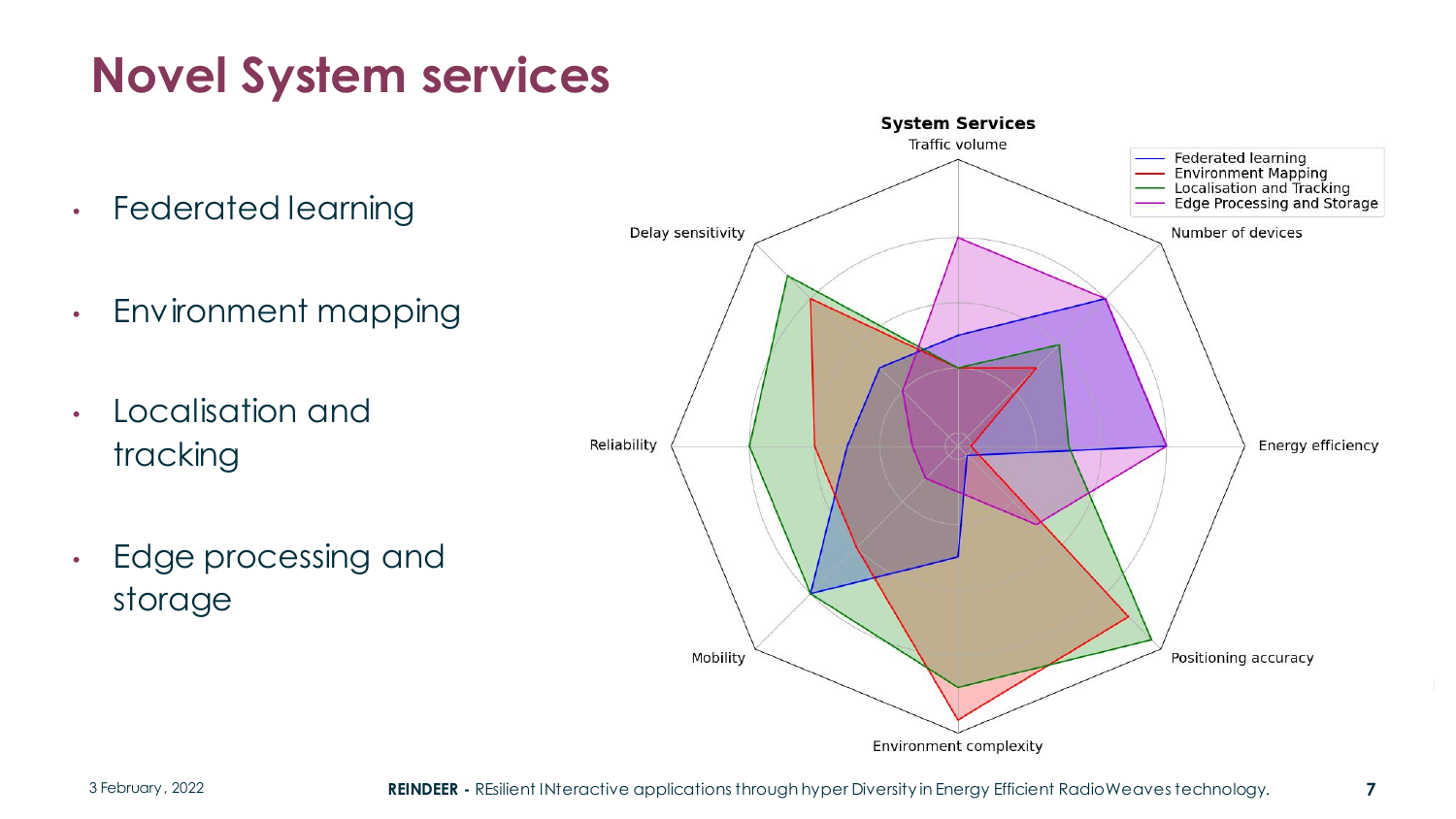### **D1.1 'Use case-driven specifications and technical requirements and initial channel model'**

#### le reindeer-project.eu/results-downloads/

Home » Results & Downloads

#### **Results & Downloads**

11 October, 2021

D1.1 "Use case-driven specifications and technical requirements and initial channel model"

D1.1 provides an inventory of interactive use case specifications, representative deployment scenarios, technical requirements and KPIs for the four focus domains. D1.1 includes the initial channel model based on existing measurements and models. It reports on the particular investigation of the origin of latency in wireless applications.

Download project deliverable

图 ☆ 』

available @ Reindeer-project.eu To be approved by EU upon review